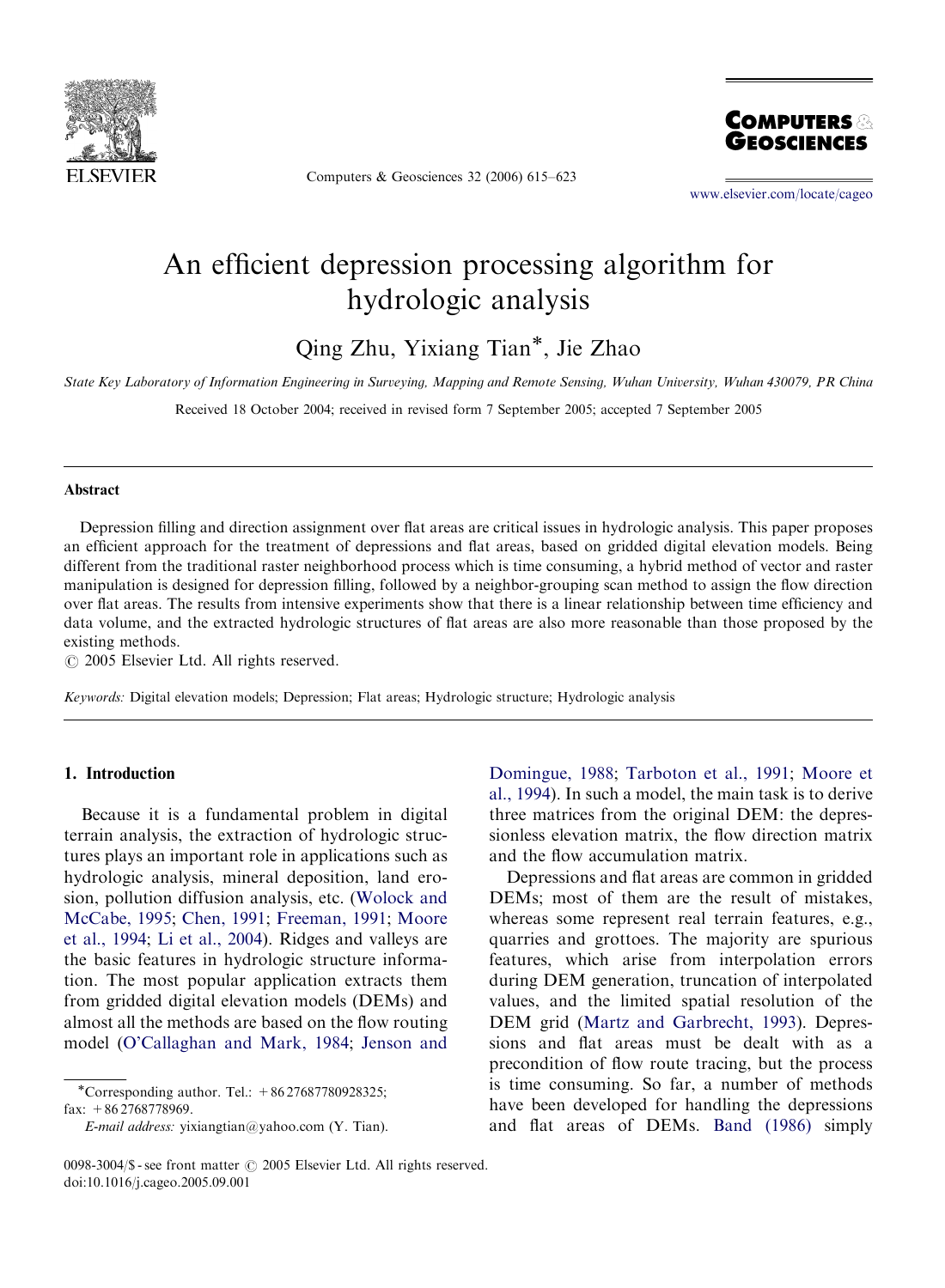increases the elevation of these cells until a downslope flow path to an adjacent cell becomes available. [O'Callaghan and Mark \(1984\)](#page-8-0) attempted to treat them by smoothing the data. [Jenson and](#page-7-0) [Domingue \(1988\)](#page-7-0) and [Martz and de Jong \(1988\)](#page-7-0) presented a method for filling depressions by increasing the elevation of cells in it to the elevation of the lowest overflow point on the depression boundary. However, these methods are effective only for the simplest cell, they change the nature of the terrain, and they may produce new depressions. [Martz and Garbrecht \(1995, 1998\)](#page-7-0) proposed algorithms that considered both higher and lower terrain effects in dealing with depressions and flat areas. Thus, they produce more realistic results in applications. However, they still consider each depression separately and thus recursive detecting and filling processes may be required. The inherent problems of the efficiency and accuracy of these approaches have hindered their application in the processing of large-scale DEMs. Aiming at solving these problems, a hybrid method for depression filling using both vector and raster processes is proposed in this paper.

A raster process does not record the relationship of two objects (such as the depression and flat area) directly and searches its adjacent objects only through four or eight neighbors. On the other hand, a vector process considers the vector characteristics of the objects and treats an object as a whole. The hybrid method will be discussed in detail in the next section. Section 3 deals with the direction of flow over flat areas, assigned by applying a neighbor grouping scan method. Intensive experimental analysis is illustrated in Section 4. Finally, a few concluding remarks are given in Section 5.

# 2. Hybrid method using vector and raster processes for depression filling

## 2.1. Detecting depressions

There are three kinds of depression in gridded DEMs: single-point depressions, stand-alone depressions and compound depressions. The compound depressions include all complex topographic situations, such as looping depressions (adjacent depressions flowing into each other), depressions within flat areas, and truncation of depressions and flat areas at the edge of the DEM. Compound depressions have been recognized as one of the chief obstacles in the extraction of hydrologic structures

([Jenson and Domingue, 1988;](#page-7-0) [Freeman, 1991;](#page-7-0) [Tarboton et al., 1991;](#page-8-0) [Moore et al., 1994\)](#page-7-0).

In this paper, the lowest cells of each depression (a cell with an elevation lower than all of its eight neighbors) are marked out while calculating the initial flow direction matrix. Starting from these bottom cells, the procedures to detect and fill the depression are carried out by combining vector processes with traditional neighborhood raster processes. Compound depressions have more than one bottom cell and are usually caused by looping depressions.

The single-point depressions can be filled by simply raising the elevation of each bottom cell to the lowest value of its neighbors. After such a step, the steepest descent value of all cells is not less than zero. Since only the cells with a steepest descent value equal to zero can form a mutual-pointing phenomena (adjacent cells with the steepest descent directions point to each other), and mutual pointing can serve as evidence of the existence of a depression, these cells then can be used as clues for detecting depressions. Here, we adopt a stackbased seed-filling algorithm. A flag matrix (a flow accumulation matrix can be utilized for the present) is used to mark the detected depressions. The basic workflow includes the following steps [\(Fig. 1\)](#page-2-0):

Step 1: An unmarked cell with a steepest descent value equal to zero (used as seed) is pushed into the stack, and its corresponding cell in the flag matrix is marked.

Step 2: If the stack is not empty, a cell at the stack top is taken as the current cell and removed from the stack. Then its corresponding cell in the flag matrix is marked.

Step 3: The cell's eight neighbors are scanned in sequence; if a neighbor's flow direction points to it and the corresponding flag cell of this neighbor is not yet marked, this neighbor is pushed into the stack.

Step 4: Steps (2) and (3) are executed until the stack is detected as being empty at the beginning of step (2).

Step 5: Return to step (1) and deal with another depression until no such seed points remain.

After undergoing such processing, all depressions can be detected. In order to explain our method more clearly, the definitions of some words concerning the vector characteristics of the depressions are now given.

The boundary cells of the depression, which are arranged in a clockwise sequence, compose its rim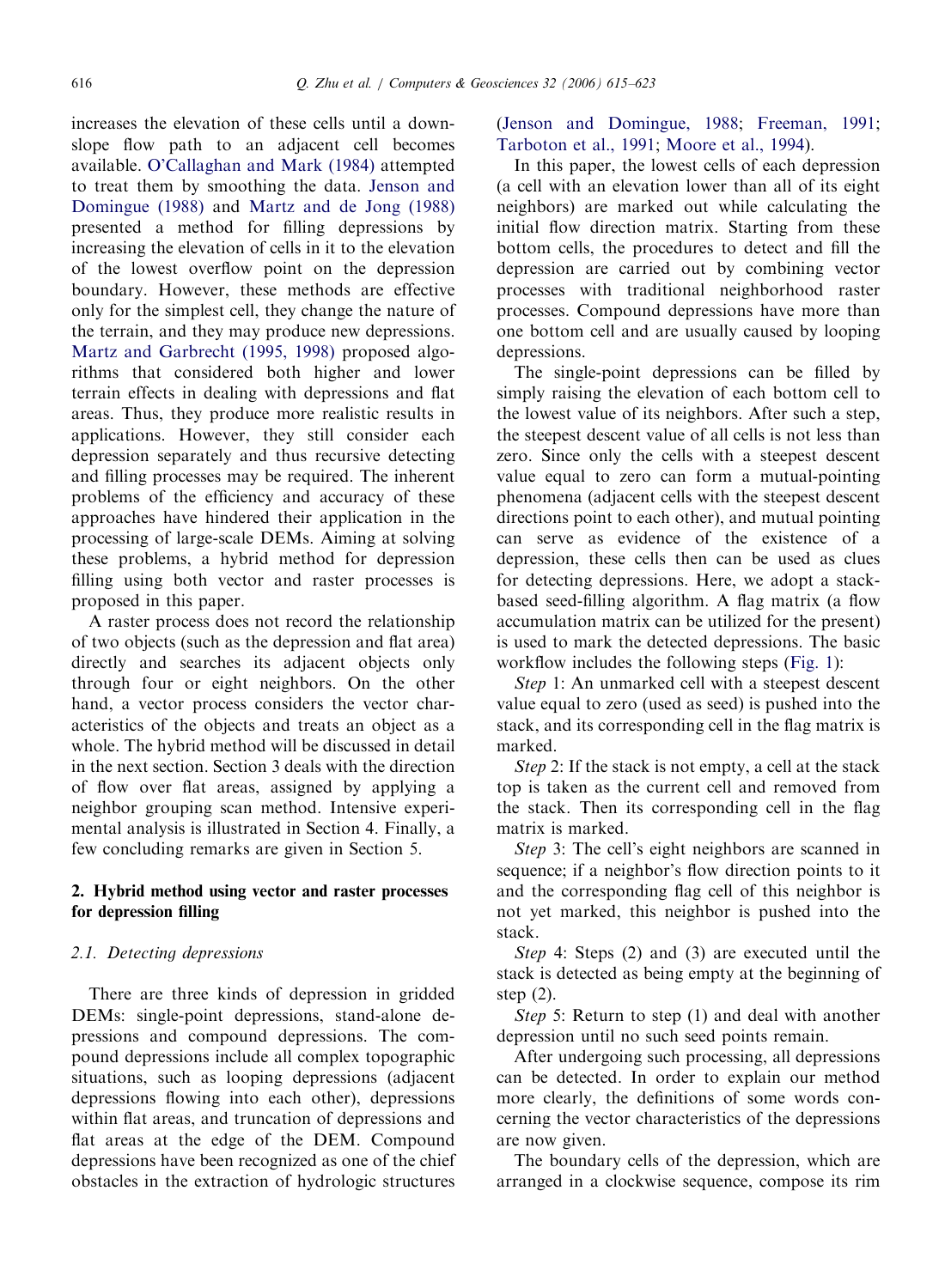<span id="page-2-0"></span>

Fig. 1. Workflow of detecting depressions.

and the first point of the rim is its left-top cell. The minimum outer-enclosed rectangle is the minimum rectangular area in which the depression is located and can be determined while detecting depressions. Depressions' relations refer to whether the water of the depression flows to another depression or not, which is determined by its outlet flow direction. A data structure is defined to store the information on the depression, after which the following filling process can be carried out. The  $C++$  language description of the structure is presented below:

```
class CDepression
```

| $nID$ :<br>int       | //Identification of         |
|----------------------|-----------------------------|
|                      | depression                  |
| int nPointedID;      | //Identification of spilled |
|                      | depression                  |
| CRect rectExterior:  | //Depression's minimum      |
|                      | outer-enclosed rectangle    |
| CpointArray pnts     | //Depression's flow         |
| Outlet:              | outlets                     |
| $CPolyqon*$ pVergin; | //Depression's $rim$        |
|                      |                             |

The *nID* is the unique identification of a depression in a flag matrix. The nPointedID of a depression, determined by its outlet flow direction, shows the relationship of adjacent depressions. If the outlet points to a cell belonging to another depression (the water from it flows into another), the nPointedID is the identification number of that depression, which combines the vector character with raster cells. Otherwise, the nPointedID is  $-1$ .

Searching along the upper side of the minimum outer-enclosed rectangle, a point in the depression's rim can be found directly. Starting from this point, the depression's rim can be traced out in the flag matrix according to the following steps:

Step 1: Starting from the known rim point, its neighbors are scanned in a clockwise direction until a new rim point is located.

Step 2: Starting from this new rim point, the current scan direction is rotated by  $90^\circ$  counterclockwise. Its neighbors are scanned clockwise until a new rim point is located.

Step 3: Step (2) is repeated until the first known rim point is located a second time.

Step 4: Because any point of the depression boundary may be its outlet, the omission problem should be dealt. When two adjacent rim points form a diagonal, the points of the other diagonal are detected. If there is one point belonging to the depression but is not included in the rim, it will insert into the rim. Any point omission problems arising from a concave corner in the rim are corrected (Fig. 2). Then a more compact and precise rim of the depression is obtained.

The rim of the depression is traced using a typical vector tracing method, which is similar to drawing a line along the depression boundary. By only considering the depression's rim, the lowest cell of the rim is then identified as the outlet of the depression. This method avoids the effects of any cells inside the depression that have lower elevation than that of the outlet. Thus, the problem of



Fig. 2. Tracing rim of depression.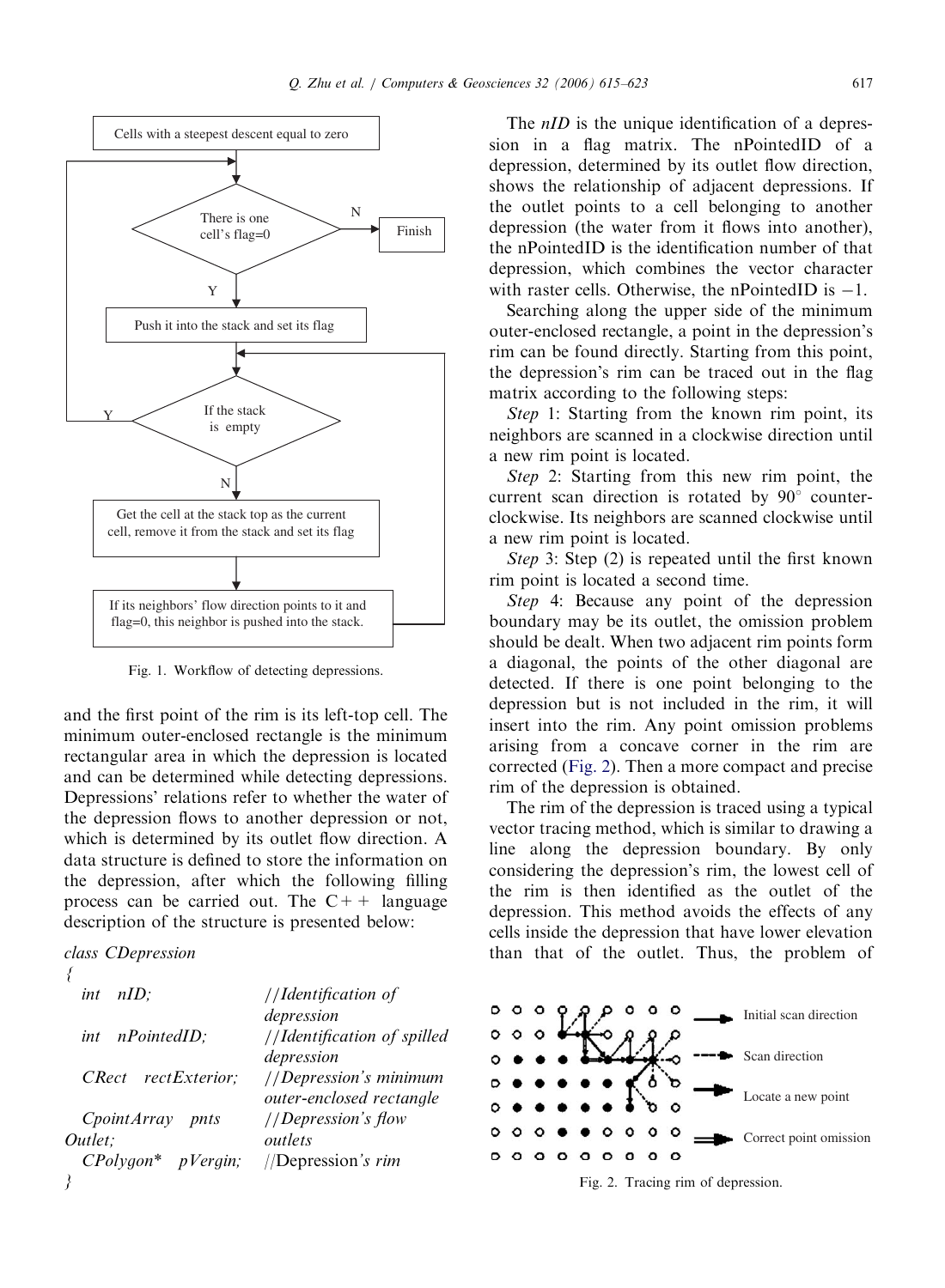selecting wrong outlets encountered by [Martz and](#page-7-0) [de Jong \(1988\)](#page-7-0) will not arise here because the searching is based on the vector characteristic of the depression.

All of the outlets can be searched along the rim. Moreover, the outlets can be determined correctly, whether the depression is stand-alone or compound. If its outlet is located in another depression's rim, then it belongs to a compound depression. The filling of these depressions is discussed in the next section.

#### 2.2. Filling depressions

The dominant depressions in a gridded DEM are compound depressions, and quite a lot of them are represented as looping ones (which frequently occur when many depressions are located on a relatively flat area), as shown in Fig. 3(a). In such a case, a new depression may emerge after the adjacent one has been filled; hence, the procedures for detecting and filling need to be performed recursively until there is no new depression. Herein lies the inefficiency of the existing approaches. In this paper, the depressions are filled based on their vector characteristics such as outer-enclosed rectangles, rims, flow outlets and the depressions' relations by adopting vector processes combined with traditional neighborhood raster processes. The filling procedure can be summarized as follows ([Fig. 4\)](#page-4-0):

Step 1: Based on the point relations recorded during the detecting of depressions, the looping depressions in compound depressions can be identified (depicted as depressions I, II and III in Fig. 3(a), where the outlets have the same elevation, so the relationship forms a loop).

Step 2: The looping depressions are merged in a new depression (depicted as depression V in Fig. 3(b)), the vector characteristics and point relations of which have been calculated. If the new depression

is a stand-alone depression whose outflow does not spill into any other, its elevation will be raised to the value of the outlet to fill it, and step 4 executed. Otherwise, step 3 is executed (depicted as depressions IV and V in Fig. 3(b) that form a new loop).

Step 3: For the new depression, steps (1) and (2) are repeated until all depressions in the DEM have been handled.

Step 4: Another untreated compound depression is chosen and the procedure starts again at step (1).

Because the relationships of adjacent depressions are marked after they are detected, this method estimates whether a new depression would be formed when existing depressions are merged before filling each depression separately, which avoids recursively detecting the whole area and filling process. This is quite different from existing methods, and makes it efficient and effective.

# 3. Assigning flow direction over flat areas based on a neighbor-group scan

Assigning the direction of flow over flat areas is another stubborn problem in the computation of the flow accumulation matrix from gridded DEMs. The reasons why flat surfaces can arise in a grid DEM include sampling precision, data interpolation, some real terrain features, and the result of filling depressions ([O'Callaghan and Mark, 1984;](#page-8-0) [Freeman, 1991](#page-7-0)). To date, many methods of assigning the direction of the flow over flat areas have been devised. The main disadvantages of existing methods include ineffective parallel flow and saw tooth phenomena, which are usually caused by irrational increases in the elevation of cells [\(Jenson](#page-7-0) [and Domingue, 1988](#page-7-0); [Martz and de Jong, 1988;](#page-7-0) [Freeman, 1991](#page-7-0); [Tribe, 1992](#page-8-0); [Moore et al., 1994;](#page-7-0) [Garbrecht and Martz, 1997](#page-7-0)).

Here, as in the detection of depressions, the vector characteristics of a flat area (minimum



Fig. 3. Processing compound depressions one time (arrow—flow direction of outlet). (a) Compound depressions and their relations. (b) Compound depressions and their relations after filling one time.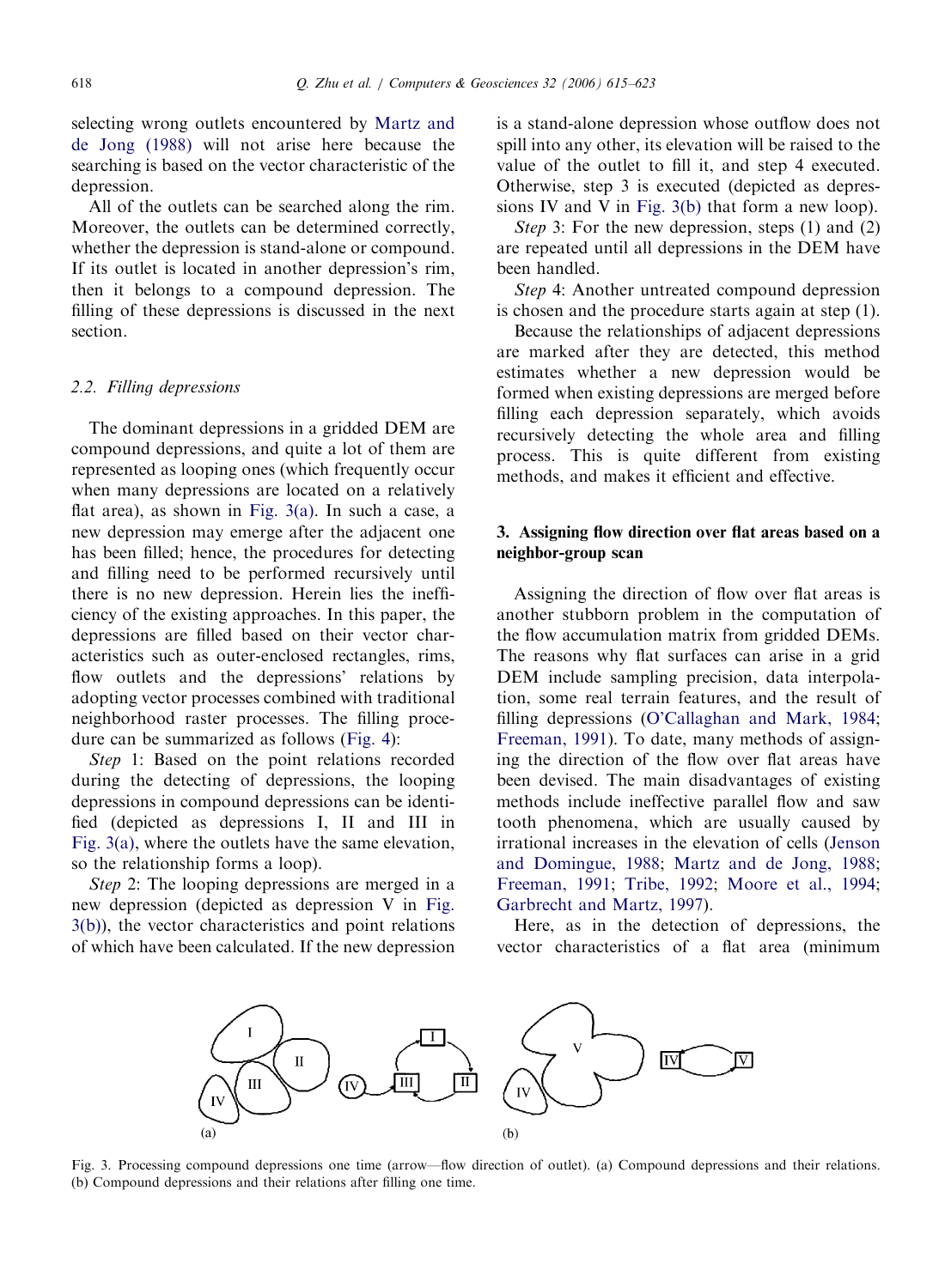<span id="page-4-0"></span>

Fig. 4. Workflow of filling depressions.



Fig. 5. Workflow of assigning flow direction over flat areas.

outer-enclosed rectangle and rim) are also calculated. Fig. 5 is the workflow of assigning flow direction over flat areas. [Fig. 6](#page-5-0) shows the process of assigning flow direction over one flat area. All of the outlets, which are the lowest ones of the boundary, can be searched out along the rim (see Fig.  $6(a)$ ). As the basic method, starting from the outlets, the flow direction of their neighbor cells is assigned first. Then, the flow direction of the cells adjacent to these cells is assigned. From such an iterative processing, all the cells in the flat area can be dealt. The point to mention is that the elevation of inside cells of the flat area is not increased so as to avoid irrational elevation increases and the cells contributing water to every outlet are searched collaterally. It makes sure every cell contributes water to the nearest outlet, which helps to eliminate parallel flow.

To avoid the parallel flows and saw tooth phenomena caused by the fixed scanning direction, the direction of the flow is assigned over the flat area by adopting a neighbor-grouping scan method, which is the most important difference between the proposed method and existing methods: the neighbor cells without flow directions are grouped according to their locality (cardinal and diagonal), and scanned in sequence (cardinal prior to diagonal) to assign flow directions, and the scan sequence within the same group is determined randomly. In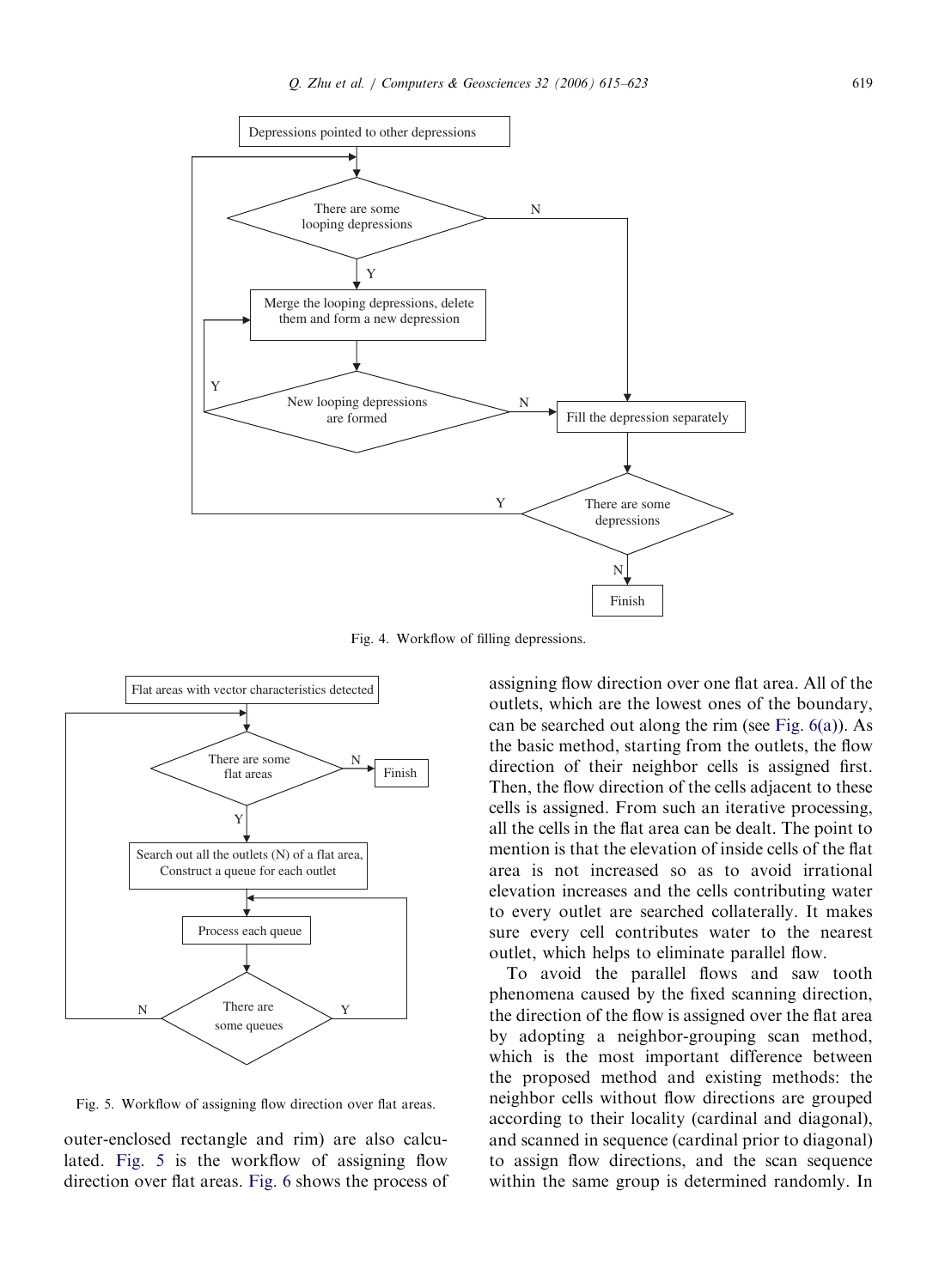<span id="page-5-0"></span>

Fig. 6. Assigning direction of flow over one flat area. (a) Flat and its outlets. (b) Execute Step 2 one time. (c) Execute Step 2 several times. (d) Final flow direction over flat areas.

Table 1 Basic descriptive information of various sized DEMs

| Number of rows and<br>columns in DEMs | $250 \times 250$ | $500 \times 500$ | $1000 \times 1000$ | $1500 \times 1500$ | $2000 \times 2000$ | $2500 \times 2500$ | $3000 \times 3000$ |
|---------------------------------------|------------------|------------------|--------------------|--------------------|--------------------|--------------------|--------------------|
| Min elevation (m)                     | 595.4            | 602.6            | 1345.0             | 1076.7             | 1319.5             | 1256.2             | 1162.9             |
| Max elevation (m)                     | 721.8            | 792.4            | 1640.2             | 1580.2             | 1640.2             | 1619.7             | 1619.7             |
| Mean elevation (m)                    | 634.1            | 690.3            | 1484.1             | 1236.2             | 1458.5             | 1395.9             | 1423.2             |
| Standard deviation                    | 27.9             | 41.6             | 76.2               | 82.8               | 73.9               | 93.4               | 107.3              |

other words, it partitions the neighbors into two groups. One group contains the cells of the horizontal or vertical directions, the other contains the cells of diagonal directions. Different from the fixed scanning direction, the cells in the first group are scanned prior to those in the second one, since the cardinal cells are nearer to the center cell than the diagonal ones. And the scanning order of the cells in each group is random.

Assigning flow direction for one flat area is as follows:

Step 1: Supposing there are  $N$  outlets,  $N$  first-infirst-out queues are constructed, and each outlet is put in a separate queue. The N queues are sorted by the steepest descent of the outlet placed in them.

Step 2: If one queue is empty, it is deleted and the next queue is processed. Otherwise, the head of the queue is taken as the current cell and removed from the queue. Then its eight neighbors (cardinal ones prior to diagonal ones) are scanned. If one of the neighbor is in the flat area and has not been assigned a flow direction, then its direction is set to the current cell (depicted in Fig. 6(b) and (c)), and this neighbor is added to the tail of the queue.

Step 3: For each queue, step (2) is executed once until all the queues are deleted.

Thus, the approach can handle flat surfaces with multiple outlets and avoids parallel flows and saw tooth phenomena caused by a fixed scanning direction.

## 4. Experimental analysis

The approach proposed above was implemented using Microsoft Visual  $C++$  and tested with real DEMs of various sizes. A comparison of the results was carried out between the proposed method and one of the existing methods (the Spatial Analysis Tools of ArcGIS V9.0 developed by ESRI Inc.). The main purpose of the experiment was to investigate the efficiency and accuracy of the approach. The data sets used in the experiment were the square grid DEMs (with a 5 m grid cell size) obtained from aerial photogrammetry using a digital photogrammetric workstation. A detailed description of the various DEMs is given in Table 1. Most of these DEMs are of mountainous regions. There are also a few rivers along which are scattered some large flood plains.

The test environment was as follows: the CPU P4 at 2.4 GHz, 512 M of Memory, and the operating system was Windows 2000 Professional. Hydrologic structure extraction is a time-consuming process in hydrologic analysis and thus the algorithm efficiency, especially when dealing with large-scale DEMs, is the most significant evaluating factor. [Table 2](#page-6-0) shows that the proposed approach has a significantly improved level of efficiency compared to existing approaches and the time required for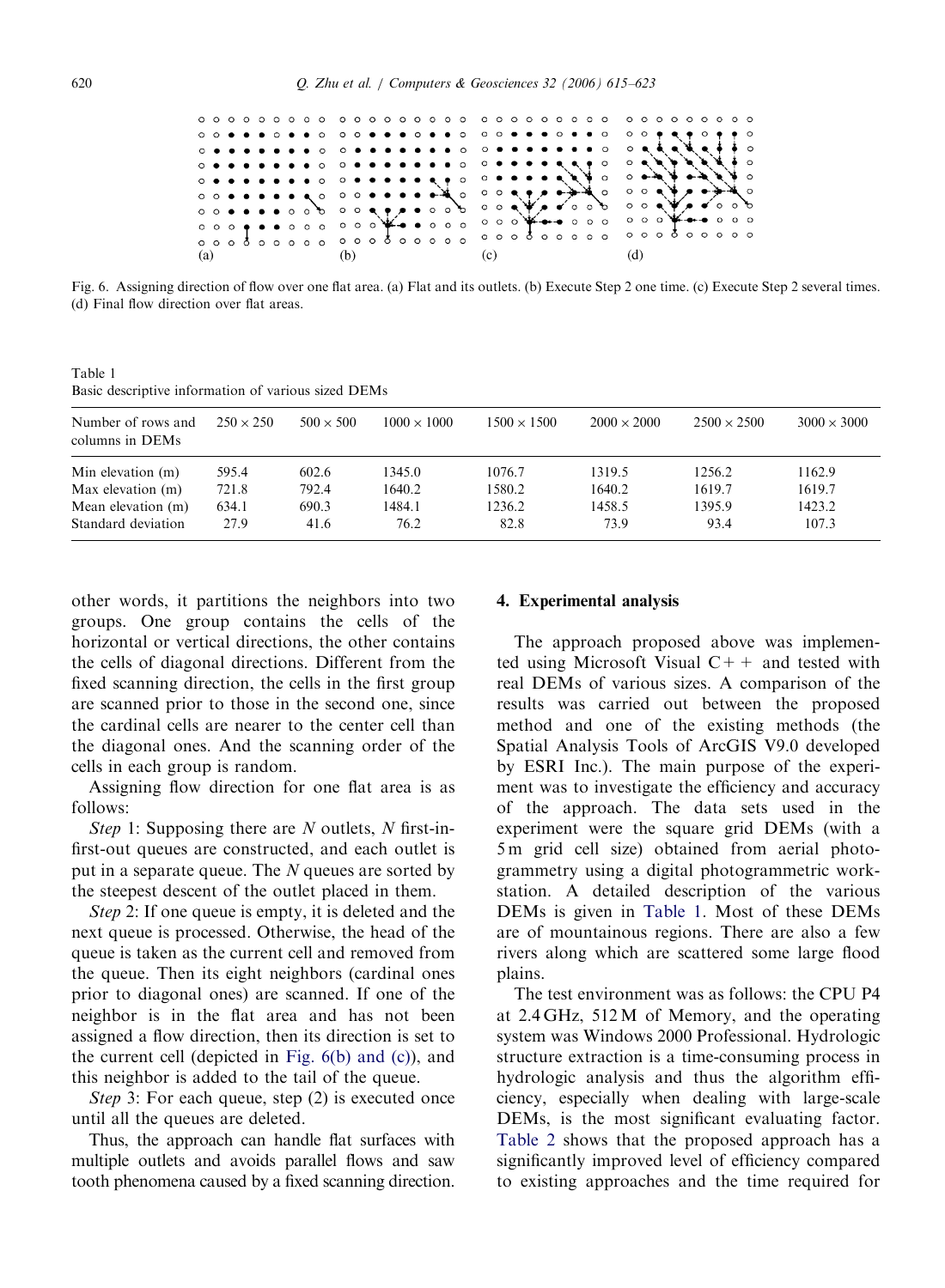<span id="page-6-0"></span>Table 2 Comparison of computing times for extraction of valleys

| Number of rows and<br>columns in DEMs | $250 \times 250$ | $500 \times 500$ | $1000 \times 1000$ | $1500 \times 1500$ | $2000 \times 2000$ | $2500 \times 2500$ | $3000 \times 3000$ |
|---------------------------------------|------------------|------------------|--------------------|--------------------|--------------------|--------------------|--------------------|
| Number of depressions<br>and flats    | 96               | 176              | 796                | 1490               | 3264               | 5348               | 6692               |
| CPU time of proposed<br>approach (s)  |                  |                  | 4                  | 8                  | 18                 | 37                 | 62                 |
| CPU time of ArcGIS (s)                | 11               | 13               | 28                 | 53                 | 96                 | 121                | 167                |

Table 3 Computing time required for extraction of valleys from various depressionless DEMs

| Number of rows and<br>columns in DEMs | $250 \times 250$ | $500 \times 500$ | $1000 \times 1000$ | $1500 \times 1500$ | $2000 \times 2000$ | $2500 \times 2500$ | $3000 \times 3000$ |
|---------------------------------------|------------------|------------------|--------------------|--------------------|--------------------|--------------------|--------------------|
| $CPU$ time $(s)$                      |                  |                  |                    |                    |                    |                    | 18                 |

extraction increases in a roughly linear manner when applied on DEMs of various sizes.

In order to investigate the efficiency of the proposed algorithm related to the data volume and number of depressions in a gridded DEM, a set of various depressionless DEMs and a set of sizeequivalent DEMs with different numbers of depressions were used separately for the experiment. A comparison of the time taken to extract valley lines from various depressionless DEMs is shown in Table 3. These depressionless DEMs were generated by using the depression filling method proposed in this paper on the DEMs described in [Table 1](#page-5-0). The results show that the time required for extraction has a roughly linear dependency on the size of the DEM. Table 4 depicts the comparison of the time required to extract valleys from size-equivalent DEMs  $(1000 \times 1000)$  with different numbers of depressions. The results show that the time needed to execute the extraction also has a roughly linear dependency on the number of depressions.

A comparison of the accuracy of the results was also carried out between the proposed method and ArcGIS V9.0. [Fig. 7](#page-7-0) shows the results derived using these two approaches. In mountainous regions, there is no apparent difference, but in the region dominated by flood plains ([Fig. 8\)](#page-7-0), the proposed approach has a more proper convergence of flow and results in many fewer parallel lines than with ArcGIS (see the flat regions marked by circles). The two methods also produce different network topology. Analyzing from the original DEM data value

Table 4

Time required to compute extraction of valleys from sizeequivalent DEMs with different numbers of depressions

| Number of<br>depressions and<br>flats | 265 | 436 634 |   | 796 | 823 | 1230 |
|---------------------------------------|-----|---------|---|-----|-----|------|
| $CPU$ time $(s)$                      |     |         | 3 |     |     |      |

and considering that water of a cell in the flat area flows to the nearest lower cell, the network topology produced by our method is more reasonable.

## 5. Conclusion

This paper presents a new method to fill depressions by adopting vector processes combined with traditional eight neighborhood raster processes and assigns the direction of the flow over flat surfaces by applying a neighbor-grouping scan method. The approach has been tested with real DEMs, and the results show that it is efficient and its accuracy is better than existing methods. It is therefore more appropriate for the processing of large-scale DEMs, which can be used for spatial decision-making with regard to large regional sustainable development projects, such as the planning of drainage areas, formulating responses to flood disasters, determining borderlines and other applications.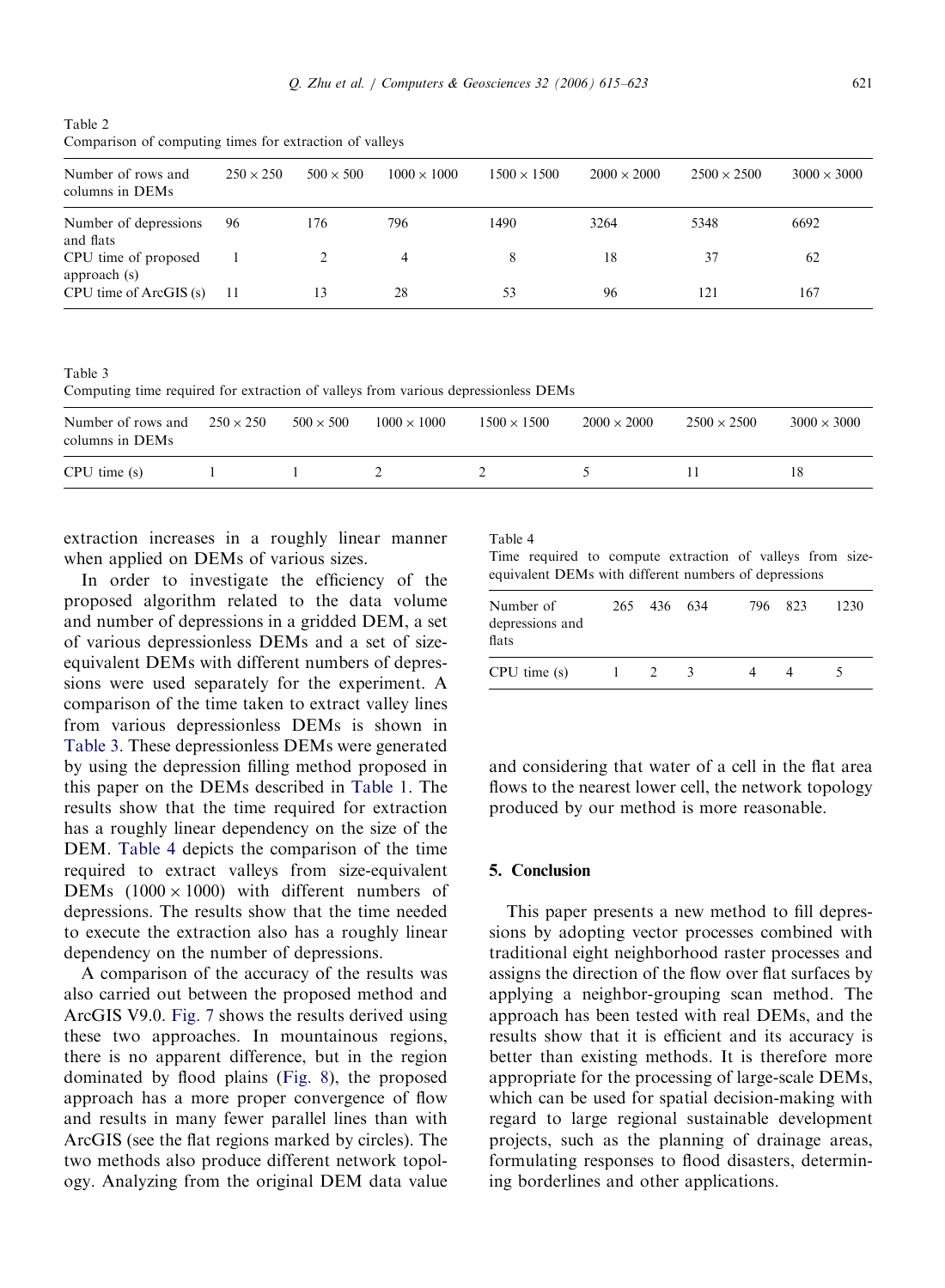<span id="page-7-0"></span>

Fig. 7. Comparison of extraction on a mountainous region. (a) Extraction result of proposed method. (b) Extraction result of method implemented in ArcGIS.



Fig. 8. Comparison of extraction on a plain region. (a) Extraction result of proposed method. (b) Extraction result of method implemented in ArcGIS.

#### Acknowledgments

This paper is supported by the National Basic Research Program of China (2004CB318206 and 2002CB312101), and the Hubei Outstanding Young Researchers Foundation of China (2004ABB018).

### References

- Band, L.E., 1986. Topographic partition of watersheds with digital elevation models. Water Research 22 (1), 15–24.
- Chen, X., 1991. Mathematical Morphology and Image Analysis. Survey & Mapping Press, Beijing, China (in Chinese).
- Freeman, T.G., 1991. Calculating catchment area with divergent flow based on a regular grid. Computers & Geosciences 17(3), 413–422.
- Garbrecht, J., Martz, L.W., 1997. Assignment of drainage direction over flat surfaces in raster digital elevation models. Journal of Hydrology 193 (1–4), 204–213.
- Jenson, S.K., Domingue, J.O., 1988. Extraction topographic structure from digital elevation data for geographic informa-

tion system analysis. Photogrammetric Engineering and Remote Sensing 54 (11), 1593–1600.

- Li, Z., Zhu, Q., Gold, C., 2004. Digital Terrain Modeling: Principles and Methodology. CRC Press, Boca Raton, FL 323pp.
- Martz, L.W., de Jong, E., 1988. CATCH: a FORTRAN program for measuring catchment area from digital elevation models. Computers & Geosciences 14 (5), 627–640.
- Martz, L.W., Garbrecht, J., 1993. Automated extraction of drainage network and watershed data from digital elevation models. Water Resources Bulletin 39 (6), 901–908.
- Martz, L.W., Garbrecht, J., 1995. Automated recognition of valley lines and drainage networks from grid digital elevation models: a review and a new method–comment. Journal of Hydrology 167 (5), 393–396.
- Martz, L.W., Garbrecht, J., 1998. Treatment of flat areas and depressions in automated drainage analysis of raster digital elevation models. Hydrological Processes 12 (6), 843–855.
- Moore, I.D., Grayson, R.B., Ladson, A.R., 1994. Digital terrain modelling: a review of hydrological, geomorphological, and biological applications. In: Beven, K.J., Moore, I.D. (Eds.),